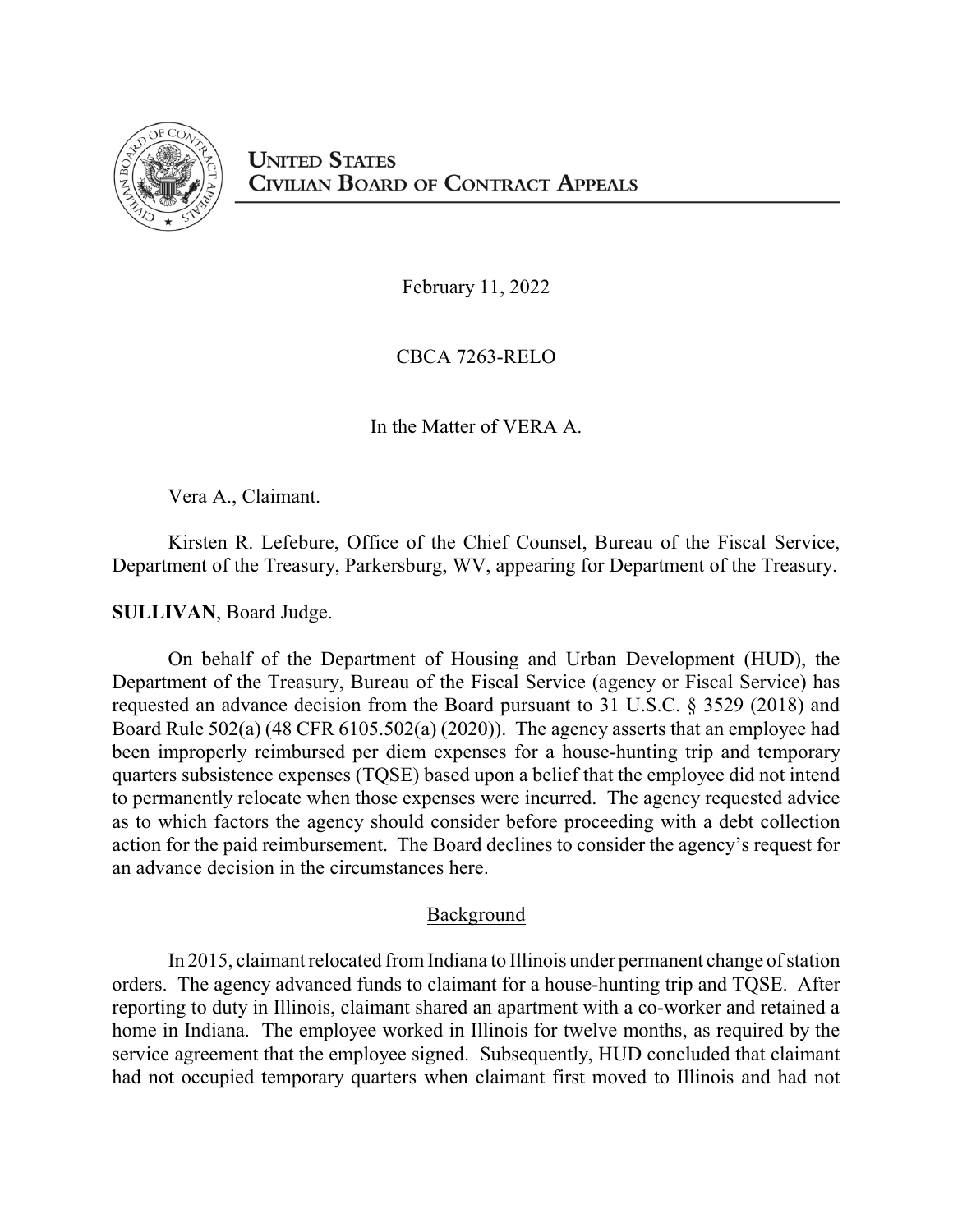#### CBCA 7263-RELO 2

intended to permanently relocate. HUD has not yet decided whether to make a demand for repayment of the relocation expenses.

#### Discussion

Fiscal Service, on behalf of HUD, requests "an advance decision and advisoryopinion on factors the agency should consider before proceeding with a debt collection of certain relocation expenses that were paid to an employee who did not permanently relocate to her new duty station."<sup>1</sup>

The Board has the authority to decide claims for employee travel and relocation expenses under two different statutes. *Randal S. Kendrick*, CBCA 4096-RELO, 14-1 BCA ¶ 35,772. First, under 31 U.S.C. § 3702(a)(3), the Board can review a claim submitted by an employee, or by an agency on behalf of an employee, challenging the agency's determination as to what expenses or reimbursement an employee is entitled. *Id.*; Board Rule 401. Second, pursuant to 31 U.S.C. § 3529 (section 3529), an agency can request an advance decision from the Board "on a question involving . . . (1) a payment the disbursing official or head of the agency will make; or (2) a voucher presented to a certifying official for certification." *Id.* § 3529(a); *see Use of Appropriated Funds to Purchase Light Refreshments at Conferences*,B-288266 (Jan. 27, 2003) (section 3529 statutoryauthorityessentiallyallows for resolution of "questions about the legality of payments disbursing officers or heads of agencies may make, or the legality of expenditures covered by vouchers presented to certifying officers for certification").

The agency's request for an advance decision here falls under section 3529. Board Rule 502 defines how we have elected to implement our section 3529 authority:

[A]n agency . . . may request from the Board a decision (referred to as a "Section 3529 decision") on a question involving a payment the disbursing official or head of agency will make, or a voucher presented to a certifying official for certification, which concerns the following type of claim made against the United States by a federal civilian employee:

(i) A claim for reimbursement of expenses incurred while on official temporary duty travel; and

<sup>&</sup>lt;sup>1</sup> The Board is not the hearing official for the agency for actions taken pursuant to the Debt Collection Act, 5 U.S.C. § 5514. Accordingly, we consider this matter solely pursuant to our delegation of authority to decide travel and relocation claims for civilian federal employees, as set forth in Board Rule 501.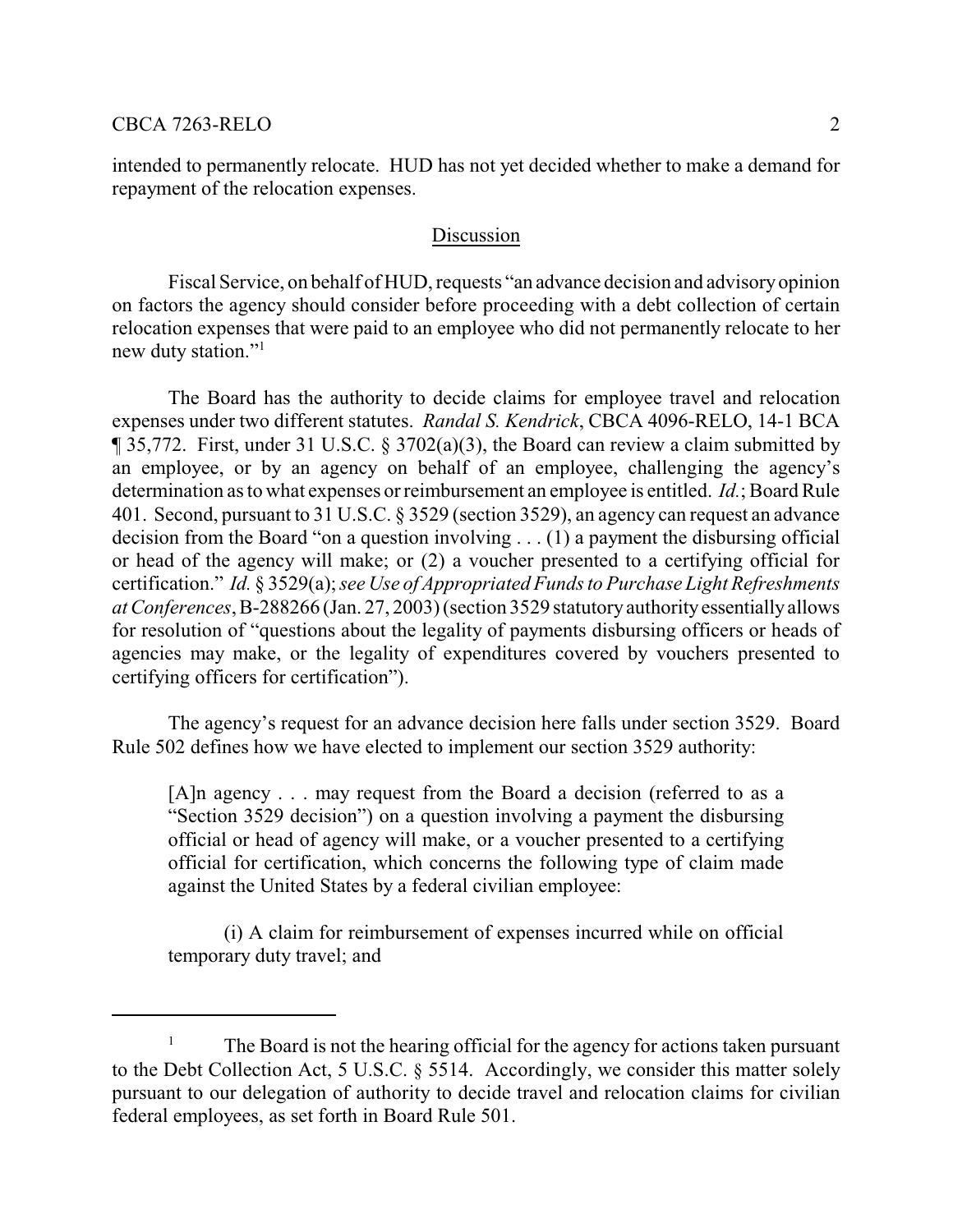### CBCA 7263-RELO 3

(ii) A claim for reimbursement of expenses incurred in connection with relocation to a new duty station.

Board Rule 502(a)(1). In applying that rule, we have held that an advance decision must involve an "actual employee claim for payment or reimbursement." *Bianca Moebius-Clune*, CBCA 5352-TRAV, 16-1 BCA ¶ 36,506. While there is no specific form required for an advance decision request, the request "must refer to a specific payment or voucher," and "it may not seek general legal advice." Board Rule 502(a)(2).

As an initial matter, there is a question as to whether the agency, having paid the voucher that claimant submitted, can subsequently ask for an "advance decision" on the validity of that payment. In the past, we have recognized that, "once the agency has made and issued a decision on the request for reimbursement, it generally 'is inappropriate' for the agency to seek a Section 3529 decision." *Moebius-Clune* (quoting *Milton Brown*, CBCA 4998-RELO, 16-1 BCA ¶ 36,205 (2015)). Nevertheless, there does not appear to be any blanket prohibition that would, in an appropriate case, preclude an agency from seeking an advance decision on the propriety of a repayment demand so long as it is tied to a specific, previously submitted voucher or payment request. *See, e.g.*, *Reclamation Fund & Western Area Power Administration*, B-303180 (July 26, 2004) (considering a request for an advance decision regarding an agency's ability to enforce repayment of a liability); *David L. Burich*, B-280018 (Jan. 27, 2000) (noting that, before section 3529 transferred the authority elsewhere, agencies could come to the Comptroller General "when [they] had questions concerning the validity of claims they were trying to collect"). Whether and when an advance decision on a potential demand for repayment will be made depend on the individual circumstances of a particular matter.

Nevertheless, any such request cannot be presented in the guise of a request for legal advice. *See Glenda F. Wall*, CBCA 3230-RELO, 13 BCA ¶ 35,397 (finding that the Board lacks authority to provide counsel through an advance decision when the agency "seeks general legal advice"). Here, the agency presents a series of questions that it would like the Board to answer about regulations and prior decisions that the agency understands it must consider in determining whether to seek repayment of these expenses. For example, the agency asks whether it may collect payment of TQSE made to a claimant who has not presented evidence of occupying temporary quarters. The problemwith the agency's request is that it has not actually decided that repayment of these expenses is warranted and that it wants the Board to confirm its right to do so. Instead, it would like the Board's generalized advice as to what factors it should consider in making the decision.